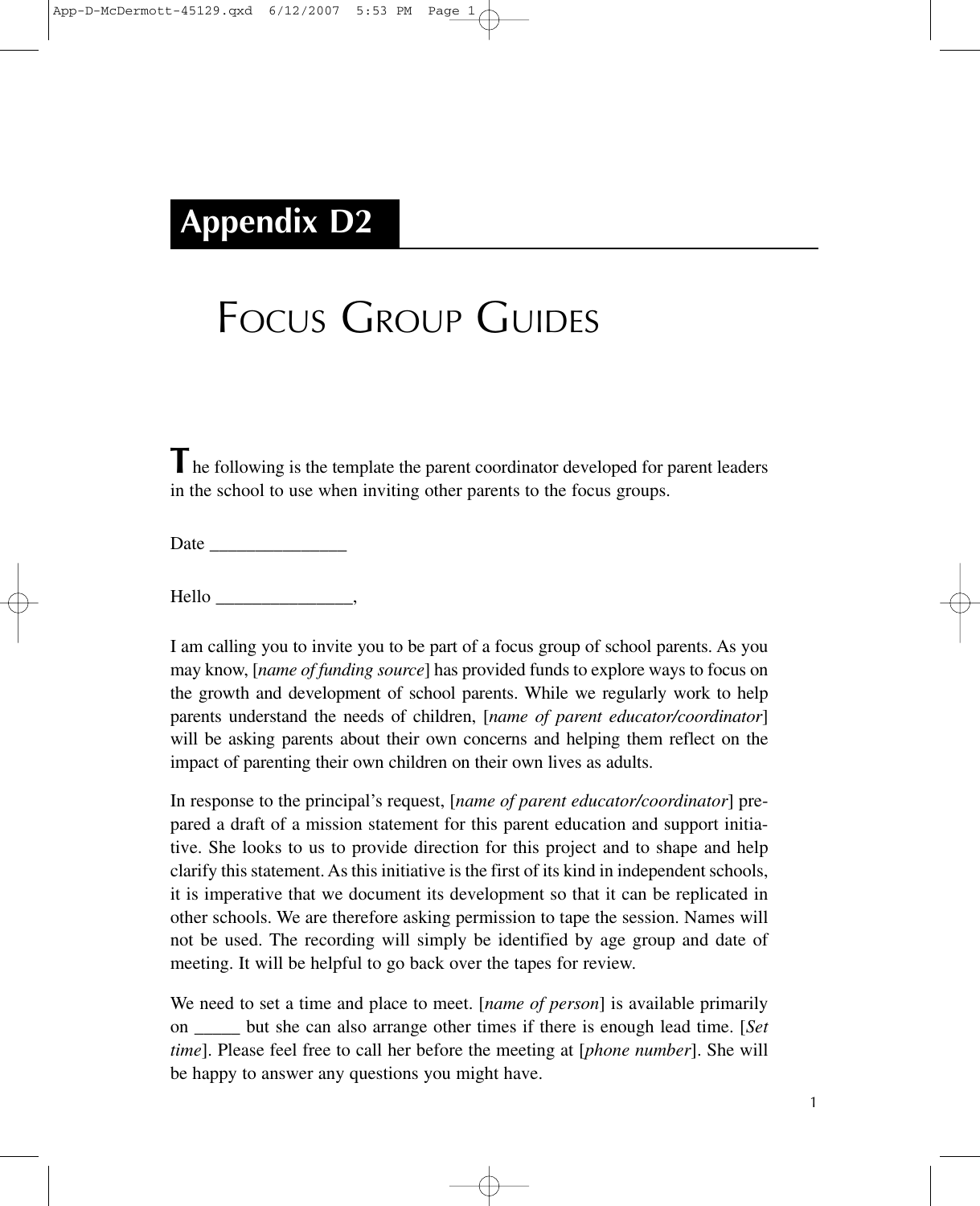## 2 DEVELOPING CARING RELATIONSHIPS

The coordinator sent the following letter to the parents who said yes:

Date \_\_\_\_\_\_\_\_\_\_\_\_\_\_\_

Dear \_\_\_\_\_\_\_\_\_\_\_\_\_\_\_,

Thank you for agreeing to meet with me and a small group of school parents on [*date*] at [*time*] a.m. in [*place*]. As you know from the principal's introductory comments and from speaking with [*parent leader*], I have been funded through a special grant to explore ways to facilitate the growth and development of school parents. While parents and school staff work diligently to enhance the growth and development of children, it is less often that they pause to look at the effect of parenting and caring on their own growth and development as adults. This initiative is an attempt to explore ways to facilitate this process. It is not an attempt to duplicate work of parent groups, counselors, or teachers but rather a way to institutionalize the school's commitment to parents and teachers in their own right.

This grant will allow the school to develop a model initiative that can be replicated in other schools nationally and internationally. Because it is the first of its kind, we need to document its development. To that end, I would like to ask your permission to tape-record our meeting. It will not include names but rather be categorized by group. If you have any questions, please call me at [*phone number*] on [*days*]. I look forward to meeting you next [*day*] to discuss the initiative and seek your input on its development.

Very sincerely,

[*name of coordinator*]

Coordinator, Parent Education Initiative